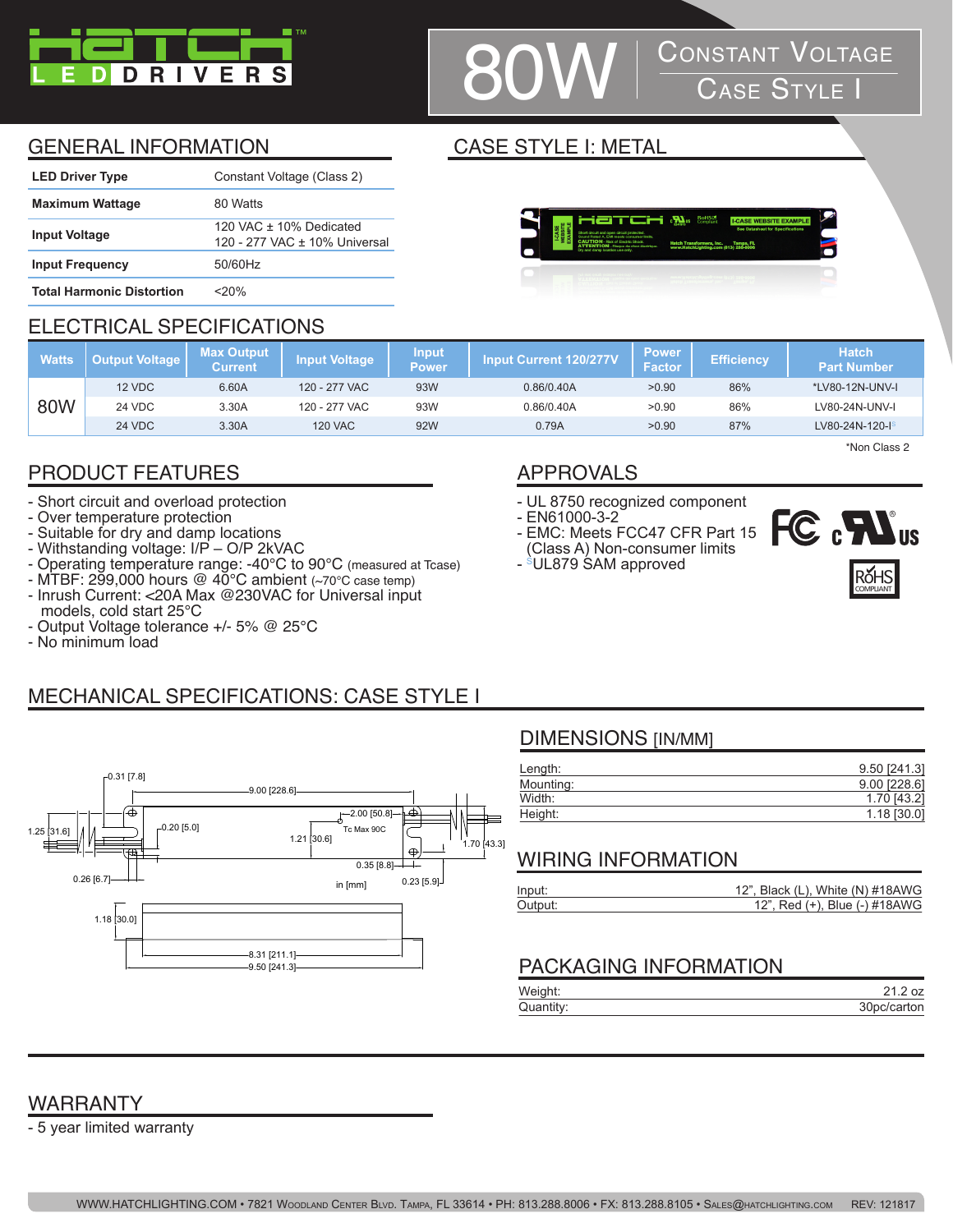

# **80W** CONSTANT VOLTAGE

### GENERAL INFORMATION CASE STYLE I: METAL

| <b>LED Driver Type</b>           | Constant Voltage (Class 2)                                 |
|----------------------------------|------------------------------------------------------------|
| <b>Maximum Wattage</b>           | 80 Watts                                                   |
| <b>Input Voltage</b>             | 120 VAC $+$ 10% Dedicated<br>120 - 277 VAC ± 10% Universal |
| <b>Input Frequency</b>           | 50/60Hz                                                    |
| <b>Total Harmonic Distortion</b> | $<$ 20%                                                    |
|                                  |                                                            |



## PERFORMANCE CURVES





Efficiency and PF measured at 25°C. Measurements made on model LV80-24N-UNV-I.